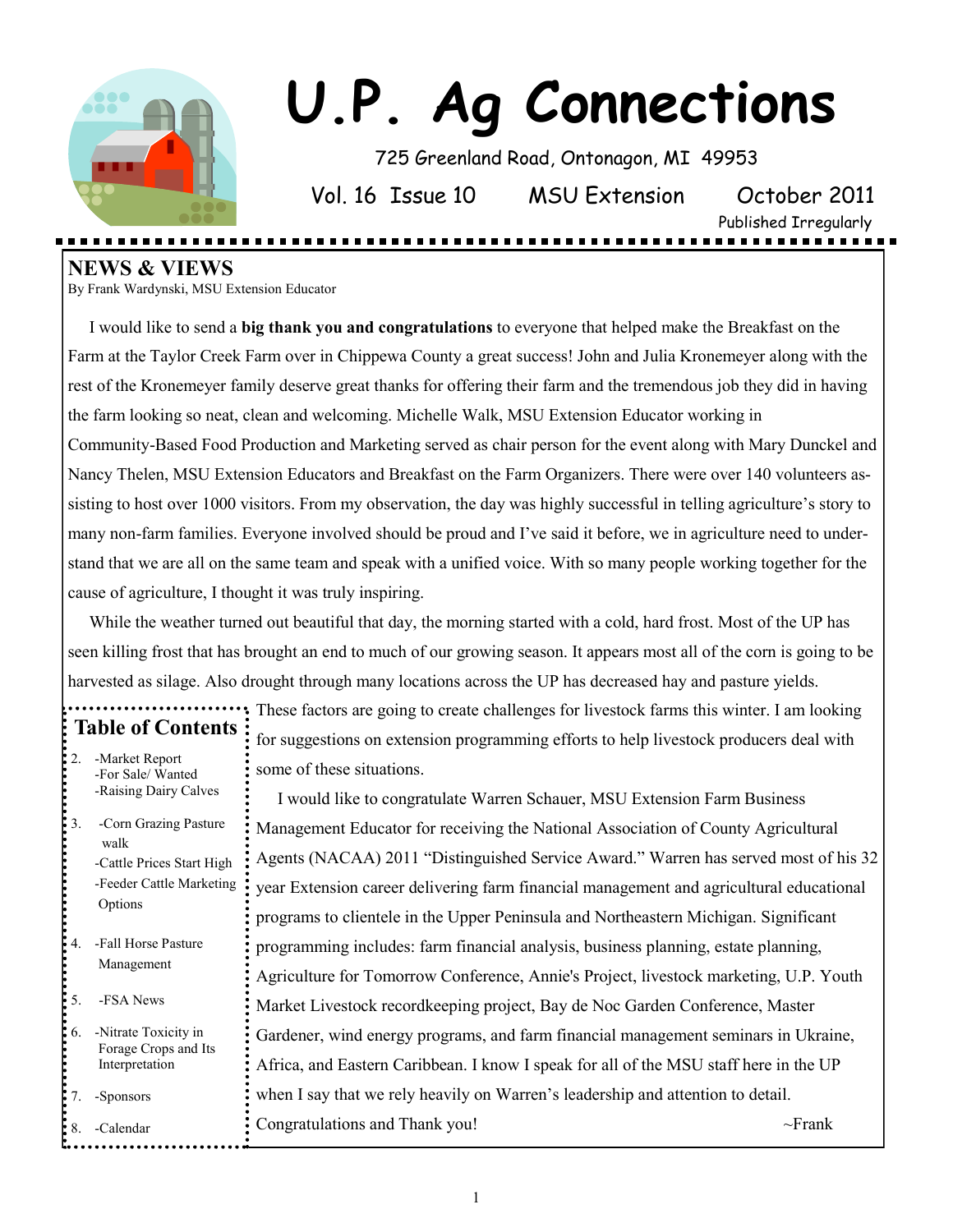# **Market Report 9/23/2011**

By Frank Wardynski, MSU Extension Educator

#### **Market Ready Prices**

| Choice Steers   |  | \$110-\$119 per 100 lbs. |
|-----------------|--|--------------------------|
| Holstein Steers |  | \$98- \$105 per 100 lbs. |
| : Hogs          |  | \$70- \$90 per 100 lbs.  |
| Lambs           |  | \$160-\$180 per 100 lbs. |
| Cull cows:      |  | $$60-$70 per 100 lbs.$   |

#### **Breeding and Feeder Animals**

| Grade Holstein cows                  | $$1,250 - 1,850$ per head |
|--------------------------------------|---------------------------|
| <b>:</b> Grade Holstein bred heifers | $$1,600 - 1,800$ per head |
| Deacon calves (MI. Market)           | \$40-130 per 100 $\#$     |

# **"Farm Account"**

**Feed Prices across the U.P.** (as of 9/23/2011)

| ٠<br>$\bullet$<br>$\bullet$ | Avg. S/cwt | Avg. \$/ton | <b>Price Range</b> |
|-----------------------------|------------|-------------|--------------------|
| $\bullet$<br>$: Corn$       | \$16.26    | \$344.75    | \$279-\$438        |
| : Soymeal                   | \$23.60    | \$467.00    | \$399-\$600        |
| : Oats                      | \$12.85    | \$257.00    | \$250-\$260        |
| $\frac{1}{2}$ Barley        | \$14.67    | \$293.50    | \$239-\$348        |
|                             |            |             |                    |

Average price/100 wt. for 1 ton lots

. . . . . . . . . . . . . . . . . . .

## **Wanted & For Sale Listings**

Personal ads will be removed monthly. We reserve the right to edit your ad. Free ads must be no more than 110 spaces. Please respect the space requirements. You can always purchase an ad if more space is required. Please call or email your ad no later than the 15th of each month. Call the Ontonagon County MSU Extension office at: 906-884-4386 or email msue66@msu.edu.

**For Sale:** Hay 4x4 round bales grass mix. no rain. 300 available. \$18.00-\$20.00 per bale. Iron River area. 906-284-0349 Lv. Msg.

**For Sale or trade for feeders:** Quality NIR tested round 4x6 bales of hay and wheat straw. Dan Dalgord 906-644-2276

| For Sale: Registered springing Holstein heifers.<br>MSU U.P. Research Center<br>906-439-5114 |
|----------------------------------------------------------------------------------------------|
|----------------------------------------------------------------------------------------------|

**For Sale:** Pure Breed Dexter Cattle all types Jim Countryman 906-884-2351

# **Go Green!**

### Attention Subscribers

If you would like to help reduce our monthly publishing/ mailing expenses and also to be environmentally friendly, we encourage you to receive the newsletter by email.

To be added to our email list, please provide your email address to: msue66@msu.edu.

# **Raising Dairy Calves in the UP**

By: Ben Bartlett DVM

I am working for the Michigan Department of Agriculture and Rural Development (MDA&RD) on a special project to evaluate the potential of expanding the number of dairy bull calves raised in the UP. The State is very interested in growing the economic potential of Agriculture. Raising more of the deacon calves born in the UP to yearling size before they leave the UP could generate more dollars for UP farmers.

There are three parts to the project: #1 is determining how many deacon calves are born in the UP and what happens to them currently. #2 is looking at why more deacon calves are not raised now, and #3 if there is potential to increase deacon calf production, what could be done to expand this opportunity.

 I will be calling all UP dairy farms in October with the following questions:

How many bull calves were born on your farm in the last year? (does not have to be exact!)

Did you raise the calves on your farm? Yes/No...

if YES, to what size and how did you market them? If you sold the calves before 3 weeks of age, was it to someone in the UP or outside the UP?

And of course I am very interested in your comments, concerns and suggestions.

 I know many of you will be busy with fall work and if you can jot down the answers ahead of time and have them by the phone it should go faster for everyone.

The weather, high input costs and highly variable selling prices have been a real challenge to all of agriculture and especially UP agriculture. I see farmers across the UP going out of business while we have ample land to grow crops, we have young people who want stay in the UP, and we have a growing interest in buying food produced locally. Your help in determining if raising more deacon calves in the UP will help grow UP agriculture and its economy is greatly appreciated.

Ben

For past U.P. Ag Connection issues visit-http:// www.agbioresearch.msu.edu/uprc/newsletter.html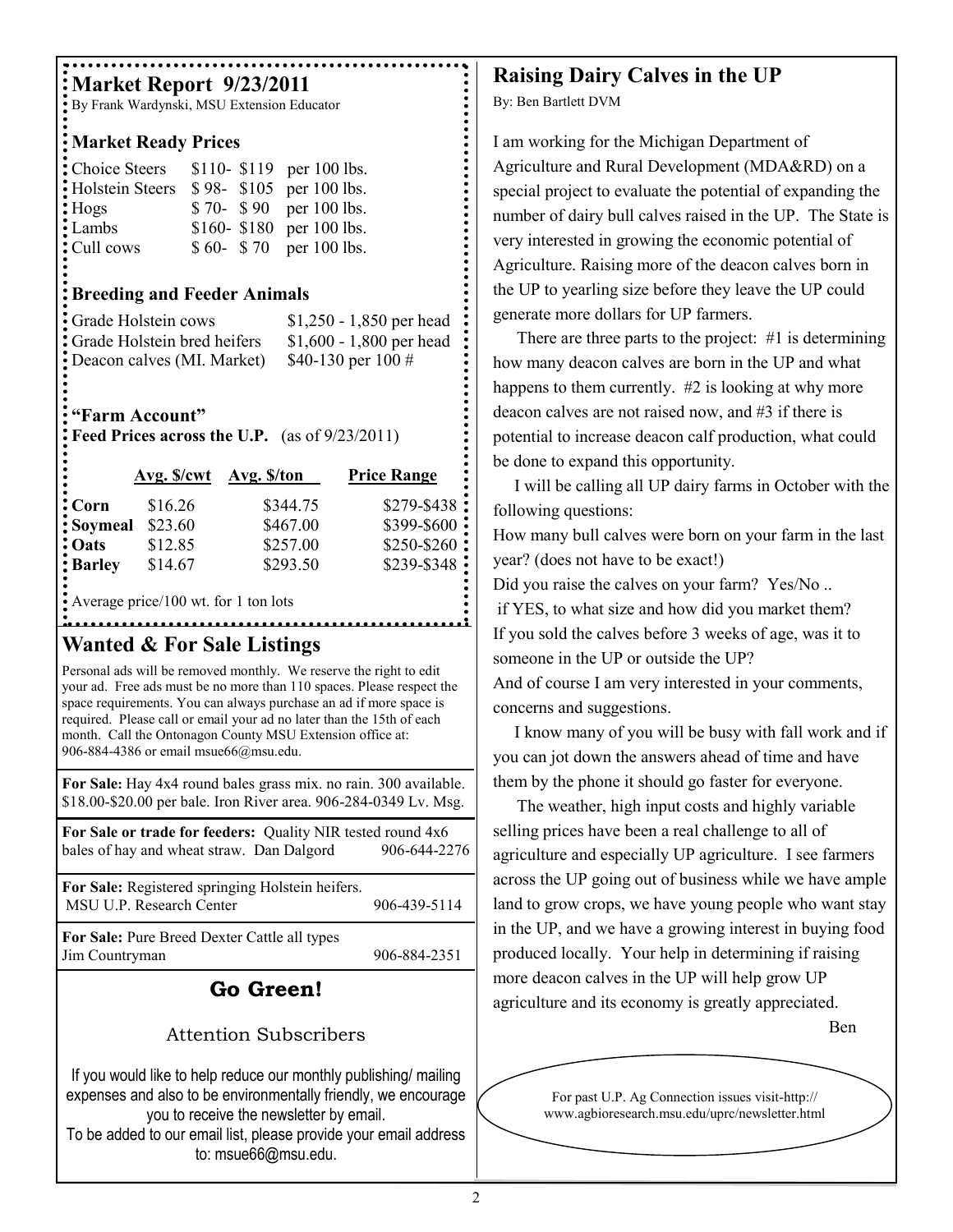# **Corn Grazing Pasture Walk**

By Frank Wardynski, MSU Extension Educator

Paul Naasz, MSU AgBioResearch Station Manager and Frank Wardynski, MSU Beef and Dairy Extension Educator will be hosting a Corn Grazing Pasture Walk at the Chatham Station. The pasture walk will begin at 11:00 am Saturday, October 29, 2011. The pasture walk will feature a demonstration project of grazing standing corn with the beef cows. Preliminary data will be available with measurements of pre-grazing yield and post-grazing utilization.

#### **Lower Michigan Feeder Cattle Sale Dates**

October 7: N MI Lystck, Gaylord October 7: UPI, St Louis October 8: Clare Co Lvstck, Clare October 21: UPI, Cass City October 21: N MI Lvstck, Gaylord November 4: UPI, St Louis November 5: Clare Co Lvstck, Clare November 11: N MI Lvstck, Gaylord December 2: UPI, St Louis December 3: Clare Co Lvstck, Clare December 9: N MI Lvstck, Gaylord

# **Early Michigan Feeder Cattle Prices Start High**

By Frank Wardynski, MSU Extension Educator

The Photo-rama feeder cattle sale conducted by United Producers Inc. had excellent prices earlier this September. Four and five cwt steers ranged between \$123-128 and heifers \$123.5. Six weight steers were at \$118-139 and heifers at \$110-125. Heavier steers weighing 850-1020 at \$107-115 and similar weight heifers at \$109-121. Six plus weight Holstein steers at \$93-101 and five weight and under Holstein steers \$97-115.

**Social Security Basics for Farmers**  Part three will be published in a later issue. It will cover the subject:

#### **What About Retirement?**

# **Feeder Cattle Marketing Options Bay de Noc Beef Producers Association**

1. A late September or Early October delivery to the Equity Cooperative Livestock Sales Association auction market at Waukon, Iowa. This is a good sale with access to Midwest and Western markets. This could be a good sale for those producers wanting to sell their yearling feeder cattle. However, calves can be sold at this time as well.

 2. Late November/early December delivery to the Equity Cooperative Livestock Sales Association auction market at Waukon, Iowa. This would be a good option for late yearlings and weaned calves.

Each of these options will be used provided there are enough cattle to fill a semi-truck load. Each of these options offers good price discovery through open and competitive bidding.

 Anyone interested in learning more about these sale choices please contact: John Rappette/President Bay de Noc Beef Producers Association 906-399-5510.

### **Western UP**

#### **Beef Producers**

Steve Acciacca is assisting Equity Cooperative Livestock Sales Association to coordinate putting truckloads of cattle going to Waukon, Iowa. Interested producers can contact Steve: 906-201-2078.

2011 SPECIAL SPRING FEEDER SALES **CLARE COUNTY LIVESTOCK AUCTION, LLC**

Clare, MI

*DAVID CLARK OWNER/AUCTIONEER*

Phone #810-441-6191 SALE BARN #989-386-9256

Accepting Cattle: ALL DAY WEDNESDAY PRIOR TO SALE

COLORED & HOLSTEIN, STEERS & HEIFERS SOME PRE-CONDITIONED Info available at time of sale!

**THURSDAYS: Sept 8, Oct 6, Nov 3 & Dec 1 Starting at 1:00 PM** (EST)

**& EVERY MONDAY 3:00 PM**

www.davidclarkauction.com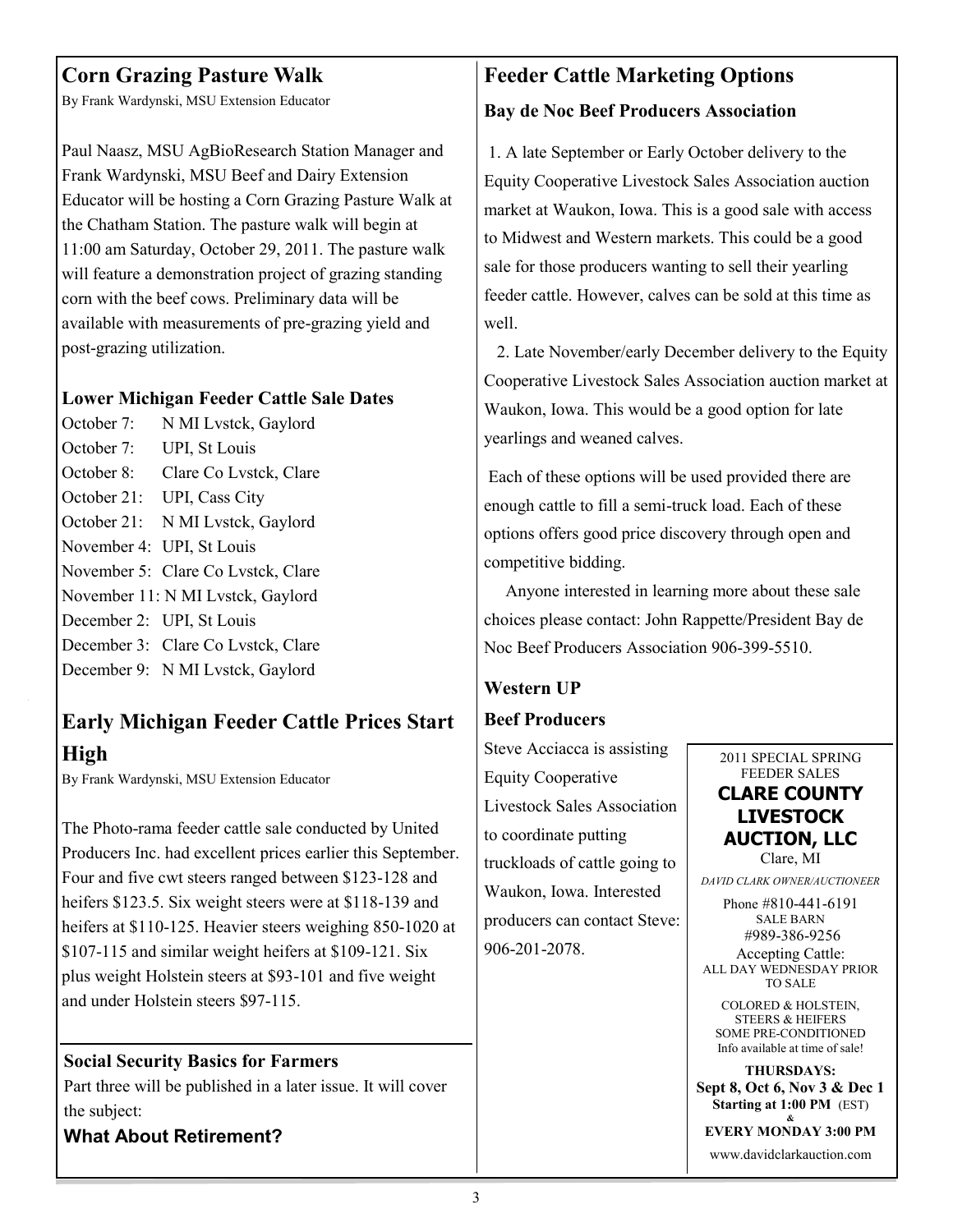#### **Fall Horse Pasture Management**

By Dr. Doo-Hong Min, Extension Forage Specialist, UP Research Center/MSUE

Fall is the season when most horse owners should think of how they can improve their horse pastures for the coming year. Horse pasture improvement and renovation requires some time and patience. However, small changes in your horse pasture management practices can make a significant improvement in your current pasture.

 Considered the following in fall horse pasture management.

 **1. Soil Testing:** A soil test is like an annual physical check-up and optimum soil nutrient levels will help horse pasture maintain its performance. Without testing soils, it would be difficult to determine a precise amount of lime and nutrients to add to the horse pasture. Too little generally prevents optimum plant growth; too much not only is a waste of money, but can also cause plant growth and environmental problems such as ground and surface water contamination and air pollution. Divide the pasture into areas that have uniform soil color and texture as well as similar cropping histories. Sample each area separately using a soil probe, drawing 15 random soil cores at 6 inches deep. Place samples in a clean plastic bucket, mix them thoroughly, and put either wet soil into zip-loc bag or dry soil using soil containers.

 **2. Liming and Fertilizing:** Soil pH is one of the most important factors determining pasture health so it is very important to adjust soil pH for optimum plant growth. In general, optimum soil pH for plant growth is between 6.0 and 7.0. If the soil pH is greater than 6.0 on mineral soils (less than 20% organic matter) and greater than 5.4 on organic soils (more than 20% organic matter), no limestone will be needed on established grass pastures. Lime may take 6 to 12 months to alter the pH of the soil at depth. Lime materials that are less coarse will react more quickly with the soil and increase pH faster. It's good to have a 100 mesh or above lime materials to increase the soil pH in a short time period. In the fall, no nitrogen fertilizer is generally required because most plant growth slows down due to shorter day length and cooler temperatures. Applying phosphorus and potassium is important based on soil test results since these two elements are essential for good winter survival, in particular potassium. In general, if there are more than 50% of legume plants in the pasture, no nitrogen fertilizer is required because legume plants fix nitrogen via symbiotic nitrogen fixation process. Including legumes also reduces pest incidence and improves horse performance by increasing forage quality. Therefore, it is important to identify what percentage of legume is present in your pasture. If there are not enough legumes

in the pasture, planting legumes via inter-seeding or frost seeding into the existing pasture will improve it. Caution: Do not plant alsike clover since it can cause photosensitization, liver damage, and possibly death.

 **3. Weed Control:** Timing of herbicide application depends on the life cycle of weeds. For example, annual weeds can be controlled in the spring, whereas, biennial or perennial weeds can be killed by herbicides in the fall and spring. If herbicides are sprayed on the perennial weeds in the fall, the herbicides will be transported to the root systems by killing the whole plant of weeds rather than damaging top plants.

For controlling perennial weeds, different kinds of herbicides can be used as shown in the parenthesis followed by weed's name: bracken fern (Ally), butter cup (Banvel), Canada thistle (Stinger), common dandelion (2,4-D), curly dock (Banvel), golden rod (Banvel), horsetail (Stinger), and hoary alyssum (Stinger). Spraying with 2,4-D would work for most biennial weeds such as bull thistle, common burdock, poison hemlock, and spotted knapweed.

Due to potentially harmful or toxic weeds to horses, it is important to control weeds on a regular basis. Please keep in mind that the best weed control is to have healthy, thick forage stands on your horse pasture via right forage species selection, good soil fertility and rotational grazing management.

 **4. Dragging pastures with a chain link harrow:** To take advantage of horse manure as a plant nutrient source, the pasture should be dragged periodically with a harrow. Dragging reduces parasite populations by exposing them to air and sunlight. Do this when the weather is hot and dry to ensure that parasite larvae contained in the manure are killed by the sun, otherwise dragging on cool, wet days only spreads out the parasites. Dragging also helps to smooth over areas dug up by horses' hooves on wet soil.

 **5. Rotational grazing:** Some horse owners keep their horses at the same paddock pretty much year round. This continuous grazing system can damage the plants by heavy hoof action in particular on wet clay soils. Like hibernating animals, forage plants also need to store their food reserves in the roots in the fall through winter. That's why it is very critical to avoid stress to forage plants by heavy continuous grazing in the northern midwest region, especially in September. If forage plants do not store enough carbohydrates in the roots, they may not survive over weather when harsh, cold winter comes with little snow cover. Therefore, it is very important to rotate the horses using several paddocks to maintain healthy plants, good stand persistence, safe environment, and further happy horses in the pasture.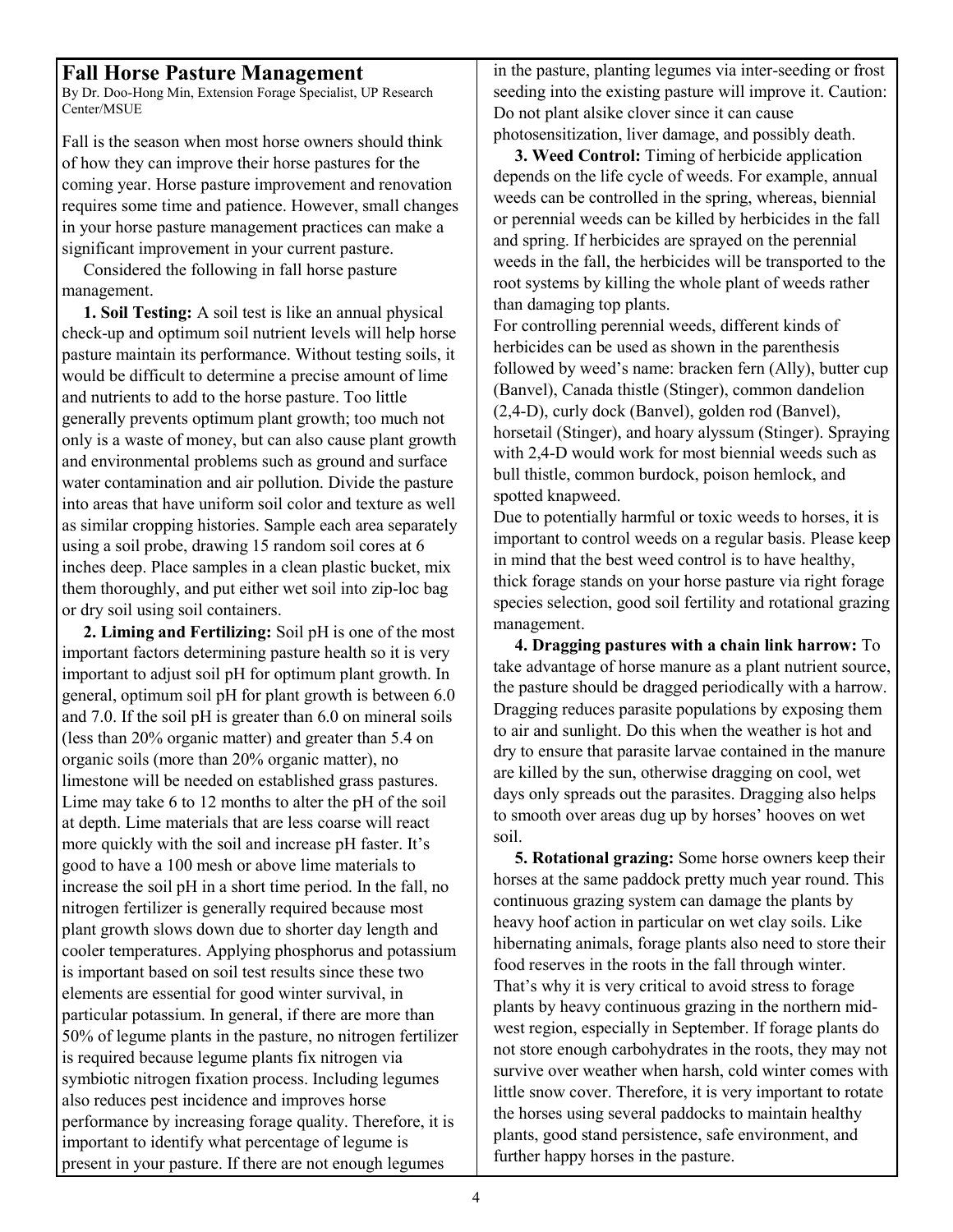# *FSA News*

**ATTENTION PRODUCERS!! 2011 Production Due** Your 2011 production is needed!! All field visits and crop appraisals need to be completed as soon as possible. Turn your production into the FSA office.

#### **DIRECT & COUNTER-CYCLICAL PROGRAM (DCP)** – *NEW LEASE LANGUAGE REQUIREMENTS*

Effective immediately all leases provided for DCP contract payments must include:

- 1. Landowner & Operators names printed, signatures, & signature dates
- 2. Length of Lease if multiple years, list the number of years (Leases containing wording allowing the continuation past the terms of the lease in effect must have a notification date – month  $\&$  day – disclosing the final date of termination.

3. Type of lease – cash, share, barter  $\&$  barter terms Please contact your FSA office with questions.

#### **Noninsured Crop Disaster Assistance Program (NAP) Insurance Deadlines**

Has a natural disaster like drought, excessive rain, or high winds caused crop losses or prevented planting? Did this impact your bottom line? Crops not insurable under Risk Management Agency CAT Crop Insurance are covered under NAP and can be purchased for \$250 per crop and a maximum of \$750 per county!

 To qualify for administrative service fee waiver, a limited resource producer must have a total household income at or below the national poverty level for a family of 4, or less that 50% of the county median household in both the previous 2 years. Limited resource producer status can be determined using a web site available through the Limited Resource Farmer and Rancher Online Self Determination Tool through the National Resource and Conservation Service at [www.lrftool.sc.egov.usda.gov/tols.asp.](http://www.lrftool.sc.egov.usda.gov/tols.asp) Please note that limited resource producers are required to recertify limited resource producer status annually.

#### **THE NEXT DEADLINE for purchasing your 2012 policy is:** December 1, 2011 - Honey & Maple Sap

**Livestock Indemnity Program (LIP) – Extreme Heat** The Upper Peninsula has experienced some unseasonably hot weather this summer. As a result of this hot weather, some producers may have experienced livestock losses. The Livestock Indemnity Program (LIP) extreme heat provisions may be able to help. It has been determined that the emergency or danger level of heat stress can occur in cattle when the Temperature Humidity Index (THI) is 84 or greater. The THI is a function of relative humidity and air temperature. A THI of 84 is roughly the equivalent of a heat index of 100. Heat stress becomes critical when night temperatures stay about 70 degrees F. The THI index will be used to determine LIP eligibility for deaths due to extreme heat. Both of the following criteria must be met in order to qualify for LIP.

- 1. The THI for each of the **2 days prior to the death** must have exceeded a THI of 84 based on the maximum daily temperature and average relative humidity.
- 2. The THI during the 2 days prior to the death was not lower than 75 during the night prior to the livestock death based on daily low temperature and average relative humidity.

Your FSA office will assist you in making these determinations. If you believe you have experienced livestock losses due to extreme heat be sure to file a notice of loss the earlier of 30 days of when the loss occurred or by October 31, 2011. Your FSA office will help you fill out and FSA914 Livestock Indemnity Program Application. Please bring with you the following documentation:

- 1. Livestock information including type and weight range
- 2. Verifiable documentation of inventory before and after the loss. This documentation can include but is not limited to rendering truck receipts, veterinary records, written contracts, purchase records, loan documents, private insurance documents. Please note a third party certification may be used as proof of death but the third party must be an independent source who is not affiliated with the farming operation such as an employee and is not a family member.

### **2011 ACRE Production**

As part of the ACRE program compliance, producers are to submit acceptable production evidence. Examples of acceptable production evidence are:

- 1. Sales receipts Evidence must show the following: buyer or storing facility, transaction or delivery date, & quantity.
- 2. Measurement service
- 3. Crop Insurance or FSA appraisal. This option is available for those commodities not stored in a measurable facility or that will be harvested as either silage or forage.

Please contact your FSA office for assistance in determining the best method for obtaining acceptable production evidence. Failure to provide the necessary production evidence will affect payment eligibility for crops planted in 2011, and the farm's benchmark yield for the 2012 program year.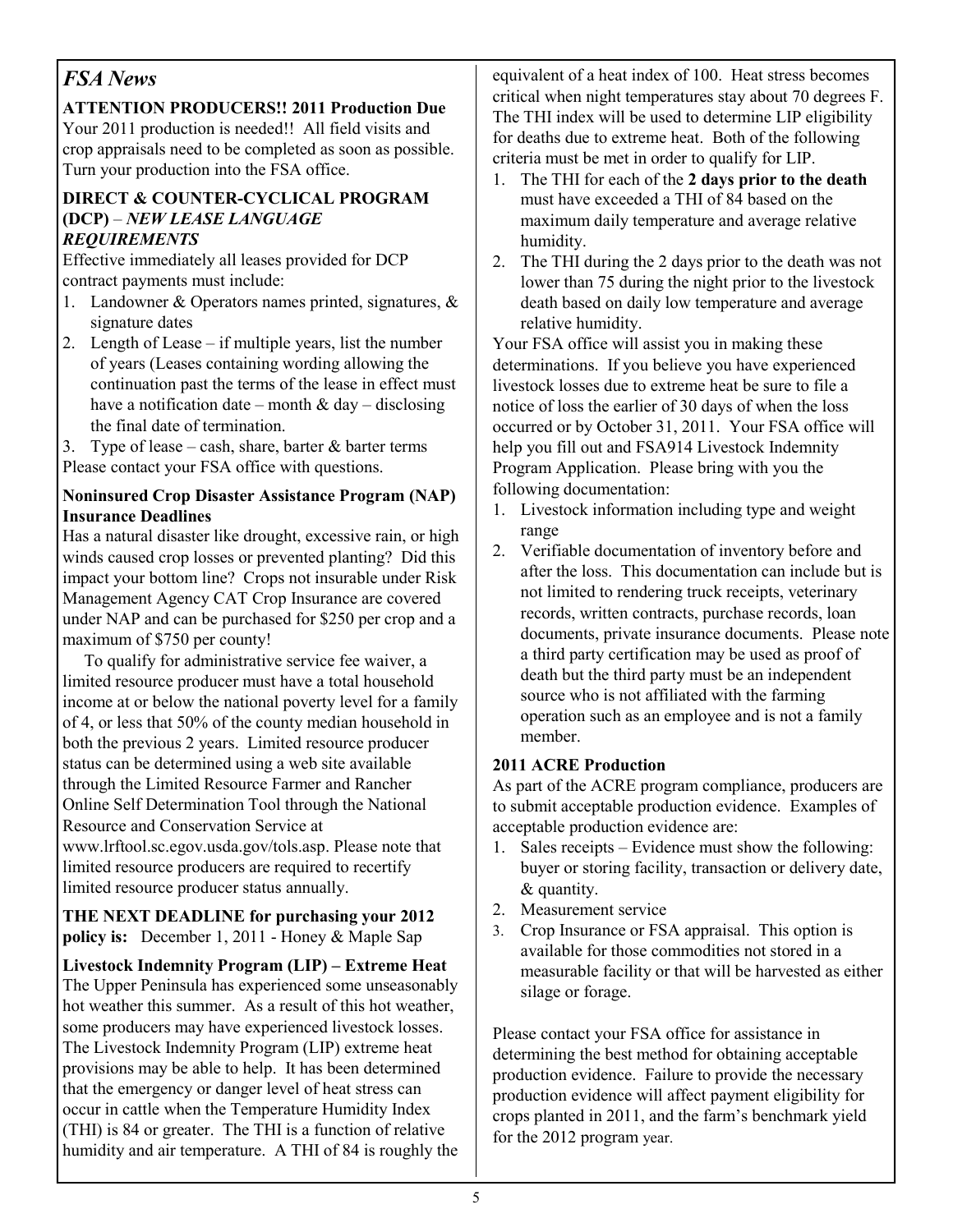### **Nitrate Toxicity in Forage Crops and Its Interpretation**

By: Dr. Doo-Hong Min, Extension Forage Specialist, U.P. Research Center/MSUE

This summer was exceptionally hot and dry in most areas of the UP region, particularly central and western UP. Dairy farmers who have corn crops are much more concerned about nitrate toxicity and possibly additional caution needs to be made for severely drought-stressed corn crop.

#### **1. Nitrate Poisoning Processes in Cattle, Sheep and Goats**

Nitrate  $(NO_3)$  is one of the inorganic nitrogen forms that is used by forage crops and converted to ammonia and then bacterial protein by rumen bacteria. When forage crops have a very high concentration of nitrate, the animals can not complete the conversion from nitrate to bacterial protein and rather nitrite  $(NO<sub>2</sub>)$  accumulates. Nitrite is absorbed into the bloodstream directly through the rumen wall and converts hemoglobin in the blood to methemoglobin, which can not carry oxygen. An animal dying from nitrate (nitrite) poisoning generally dies from asphyxiation (lack of oxygen).

#### **2. Nitrate Accumulation in Forage Crops**

In normal conditions, plant stem and leaves convert nitrate to plant amino acids and protein. This conversion, however, can be disrupted by inadequate water, energy from sunlight, and temperature. Sometimes nitrate can be accumulated from excessive nitrogen fertilization in the form of either chemical fertilizer or manure.

#### **3. Clinical Signs of Acute Nitrate Toxicity**

Typical symptoms of acute nitrate toxicity are: 1) Rapid and difficult breathing, 2) Brownish to bluish color to normally pink tissue of the mouth, nose, or vulva, 3) Dark brown or chocolate-colored blood, 4) Excessive salivation, grinding teeth, and unsteady gait, 5) a sudden decrease in milk production, 6) Collapsing, coma and dying, and 7) Abortions due to lack of oxygen to the fetus.

#### **4. Ways to Reduce the Nitrate Toxicity**

Raise the cutting height of drought-stressed forage crops (i.e., 12 to 18 inches for drought stressed corn), b) Blend high nitrate forages with low nitrate feeds such as alfalfa and small grains, c) Provide supplements such as cotton seed, corn gluten, or soybean hulls before turning animals into drought-stressed pastures, and d) Ensile rather than feed green-chop to reduce the nitrate content by 30 – 60 %. It's important to test before feeding than before ensiling drought-stressed corn or other forages. It's also

very important to take a representative sample by mixing samples thoroughly and removing about 0.5 lbs for testing. Keep the samples refrigerated and send them to the lab as quickly as possible (Do not send the samples to the testing lab later in the week because there is the possibility of not delivering samples on weekend).

#### **5. Interpreting Nitrate Test Results**

If nitrate content of feed is reported on an "as-is" basis, convert to 100 % dry matter basis. For example, silage at 50 % moisture that contains 600 ppm  $NO_3-N$  on an "as-is" basis contains 1200 ppm on 100 % dry basis. Values may be reported as percent nitrate  $(NO<sub>3</sub>)$  or nitrate-nitrogen  $(NO<sub>3</sub>-N)$  and to convert nitrate-nitrogen to nitrate, multiply by 4.4 (i.e.,  $0.1\%$  nitrate-nitrogen is equal to  $0.44\%$ nitrate). To convert nitrate to nitrate-nitrogen, multiply by 0.23 (i.e., 0.4% nitrate is equal to 0.09% nitrate-nitrogen). Also 0.1% equals 1000 ppm (parts per million). Guidelines for nitrate testing results can be varied with animal species. In particular, producers should pay attention to feeding forages that are high in nitrogen nitrate to lactating, pregnant, or sick animals.

#### **Interpretation of Nitrate Results**

| $NO3-N$ (%)<br>$NO3(\%)$<br>ppm |               |               |               | ppm<br>Recommendations                                   |
|---------------------------------|---------------|---------------|---------------|----------------------------------------------------------|
| < 0<br>0.10                     | $<$ 0<br>1000 | $<$ 0<br>0.44 | $<$ 4400      | Safe                                                     |
| 0.10<br>0.20                    | 1000<br>2000  | 0.44<br>0.88  | 4400<br>8800  | Generally<br>safe<br>when<br>fed<br>balanced rations     |
| 0.20<br>0.40                    | 2000<br>4000  | 0.88<br>1.50  | 8800<br>15000 | Limit amount to<br>less than half of<br>total dry ration |
| > 0.40                          | >4000         | > 1.50        | ><br>15000    | Potentially<br>$toxic - do not$<br>feed                  |

Following are the labs for the analysis and please check if they test nitrate for corn and other crops before sending samples: MSU Soil and Plant Nutrient Lab (517-355- 0218), AgSource (715-758-2178), Dairyland Laboratory (608-323-2123), and Marshfield Plant and Soil Analysis Laboratory (715-387-2523).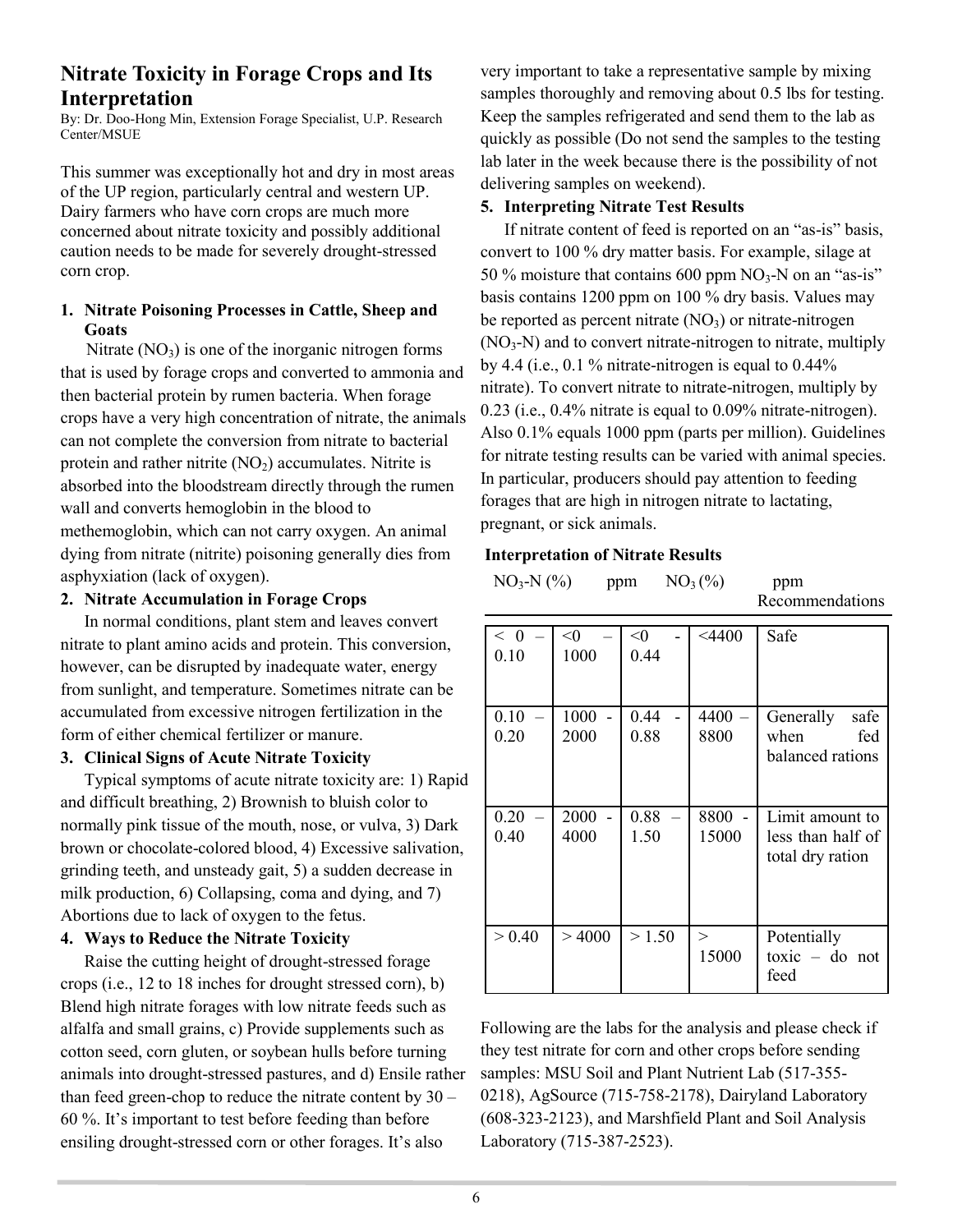| Please say "THANK YOU" to our sponsors.                                                                                                                                                                                                                            |                                                                                                                                                                                                                                                                                            |                                                                                                                                                                                                                                                                                                                           |                                                                                                                                                                                                                                                                                                                              |  |
|--------------------------------------------------------------------------------------------------------------------------------------------------------------------------------------------------------------------------------------------------------------------|--------------------------------------------------------------------------------------------------------------------------------------------------------------------------------------------------------------------------------------------------------------------------------------------|---------------------------------------------------------------------------------------------------------------------------------------------------------------------------------------------------------------------------------------------------------------------------------------------------------------------------|------------------------------------------------------------------------------------------------------------------------------------------------------------------------------------------------------------------------------------------------------------------------------------------------------------------------------|--|
| <b>Equity Cooperative Livestock</b><br><b>Sales Association</b><br>WAUKON, IOWA<br><b>Feeder Sales Schedule</b><br>* May-August: 2nd & 4th Thursdays<br>* Sept-April: 2nd & 4th Wednesdays<br>$(563) 568 - 4501$<br>www.equitycoop.com                             | the marquette food co-op<br>109 W BARAGA AVE. MARQUETTE<br>906-225-0671 www.marquettefood.coop<br>Working to build<br>a vibrant U.P. food<br>economy since 1971.<br>TANAN                                                                                                                  | KNIGHT * BRILLION * H & S<br><b>JOHN DEERE</b><br><b>LINDER IMPLEMENT CO.</b><br>New & Used Farm Machinery<br>Lawn & Garden<br><b>Michael Linder: Parts</b><br><b>Joe Linder: Owner/Sales</b><br>Highway U.S. 41, Nadeau, MI 49863<br>$(906)$ 639-2185                                                                    | <b>Skinners</b><br>Pickford, MI<br>906-647-5655 or 877-647-2500<br>Kubota, AGCO, Massey-<br>Ferguson, New Idea, Hesston,<br>Gehl, Bush Hog, H&S,<br>Kverneland                                                                                                                                                               |  |
| <i><b>FARM BUREAU</b></i><br><i><b>INSURANCE</b></i><br>Rick Jensen, Escanaba<br>$(906)789 - 9373$<br><b>Mike Ternus, Marquette</b><br>$(906)225 - 1328$                                                                                                           | <b>Jilbert Dairy</b><br>Marquette, MI<br>Buying top quality milk to produce<br>the U.P.'s finest dairy products.<br>Are you getting the most for<br>your quality?<br>1-800-427-0980 Toll free in the U.P.<br>1-906-225-1363 Local calls                                                    | <b>Rainbow Packing Inc.</b><br>Harvesting-Processing<br>Smoking-Sausage<br>Vacuum Packaging Available<br>Now the <b>ONLY</b> Facility Under<br><b>USDA</b> Inspection in<br><b>Escanaba Area</b><br>3532A 18th Road, Escanaba<br>906-786-7098<br>"Well Done is Better Than Well Said"<br><b>USDA POULTRY PROCESSOR !!</b> | <b>Johnson Brothers</b><br>Livestock<br>3740 18th Rd.<br>Escanaba, MI<br>Buying or<br><b>Hauling Cattle</b><br>St. Louis-Mondays<br>Gaylord-Wednesdays<br>Call Gary Johnson<br>Office: 906-786-4878<br>Gary Cell: 906-235-0099<br>Steve Cell: 906-399-2858                                                                   |  |
| GINOP<br><b>SALES</b><br>Inc.<br>ailodu<br><b>NEW HOLLAND</b><br>and I Pride<br>ALANSON 800-344-4667<br>WILLIAMSBURG 800-304-4667<br>HILLMAN 877-334-4667<br>www.GINOPSALES.com                                                                                    | Ray's Feed Mill<br><b>Ration &amp; Crop Consultants</b><br><b>FEED</b><br><b>SEED</b><br><b>FERTILIZER</b><br>800-832-1822<br>906-466-2231<br><b>Bark River &amp; Norway</b>                                                                                                               | United<br><b>E</b> roducers, Inc.<br>St. Louis Sale every Monday<br>Marion Dairy Sale 3rd Friday of<br>each month. For dairy cattle call<br>Chad @ 517-294-3484 or<br>Paul @ 614-296-5038<br>Collection point in Escanaba<br>Call for more information<br>(989) 681-2191                                                  | <b>Country Lane Farm &amp;</b><br><b>S&amp;R Angus &amp; TC Reds</b><br><b>Annual Production Sale</b><br>Third Sat. in May<br>May 21, 2011 Noon CST at<br>S&R Angus<br>3115 Tamarack Lane<br>Weston, WI 54476<br>715-359-3218<br>Registered Black & Red Angus Bulls Females                                                  |  |
| Your source for Polled Genetics<br><b>Richlo Dairy Farms</b><br>Engadine, MI 49827<br>Polled Holstein, Jersey, &<br>Norwegian Red Bulls available!<br><b>Employment Opportunities!</b><br>For information on polled bulls in<br>AI, call Jonathan:<br>906-477-6505 | <b>Stephenson Marketing</b><br>Cooperative, Inc.<br><b>Agricultural Services &amp; Supplies</b><br>Stephenson, MI<br>Powers, MI<br>$(800)$ 445-6167<br>$(800)$ 962-3008<br>Oconto, WI<br>Aurora, WI<br>$(800)$ 962-3007<br>$(920)$ 834-4500                                                | <b>Michigan Meat</b><br>Processing, Inc.<br>Custom Slaughtering & Processing<br>Cut, Wrap, and Frozen to your<br>specifications.<br>Beef, Pork, Lamb & Wild Game<br>3708 19th Ave. N., Escanaba, MI<br>Plant: 906-789-7410<br>Office: 906-789-0233                                                                        | At the heart of a growing America<br>95 Years of AG EXPERIENCE<br>LOANS, AG TAXES, FARM RECORDS,<br>CONSULTING<br>1801 N. Lincoln Rd, Suite A<br>Escanaba, MI 49829<br>(906) 786-4487 FAX (906) 786-3450                                                                                                                     |  |
| <b>Equity Cooperative Livestock</b><br><b>Sales Association</b><br><b>Collecting Cattle on Tuesdays at</b><br>the Larry Linsmeier Farm north<br>of Menominee, MI<br>906-863-8123<br>www.equitycoop.com                                                             | Onion Hollow<br><b>ANGUS</b><br>Group of 30 registered Angus<br>cows & 10 breed heifers. Cows<br>are 7 yrs or younger. 30 yr's of<br>A.I. breeding. Your choice of<br>5 or more reasonably priced!.<br>608-583-3177 or cell: 608-739-2855<br>27371 Onion Hollow Ln.<br>Lone Rock, WI 53556 | Chippewa Co.<br><b>Farm Bureau</b><br>President: Bruce Berkompas<br>Secretary: Carol VanderMate<br>10481 W. 17 Mile Road<br>Rudyard, MI 49780<br>906-478-3808                                                                                                                                                             | <b>BERGDAHL'S Inc.</b><br>$\odot$<br>Cub Cadet, Troybilt, Bush Hog<br>Equipment<br>$\odot$<br>Simplicity & White Lawn &<br>Garden Equipment<br>$\odot$<br>Stihl Chain Saws & Power<br>Equipment<br>$\odot$<br>New & Used Construction<br>Logging and Farm Equipment<br>9345 US 41, Skandia<br>906-942-7344 Fax: 906-942-7326 |  |

*MSU Extension appreciates the support of this newsletter by our advertisers, however in no way does this imply endorsement of any specific products or services.*